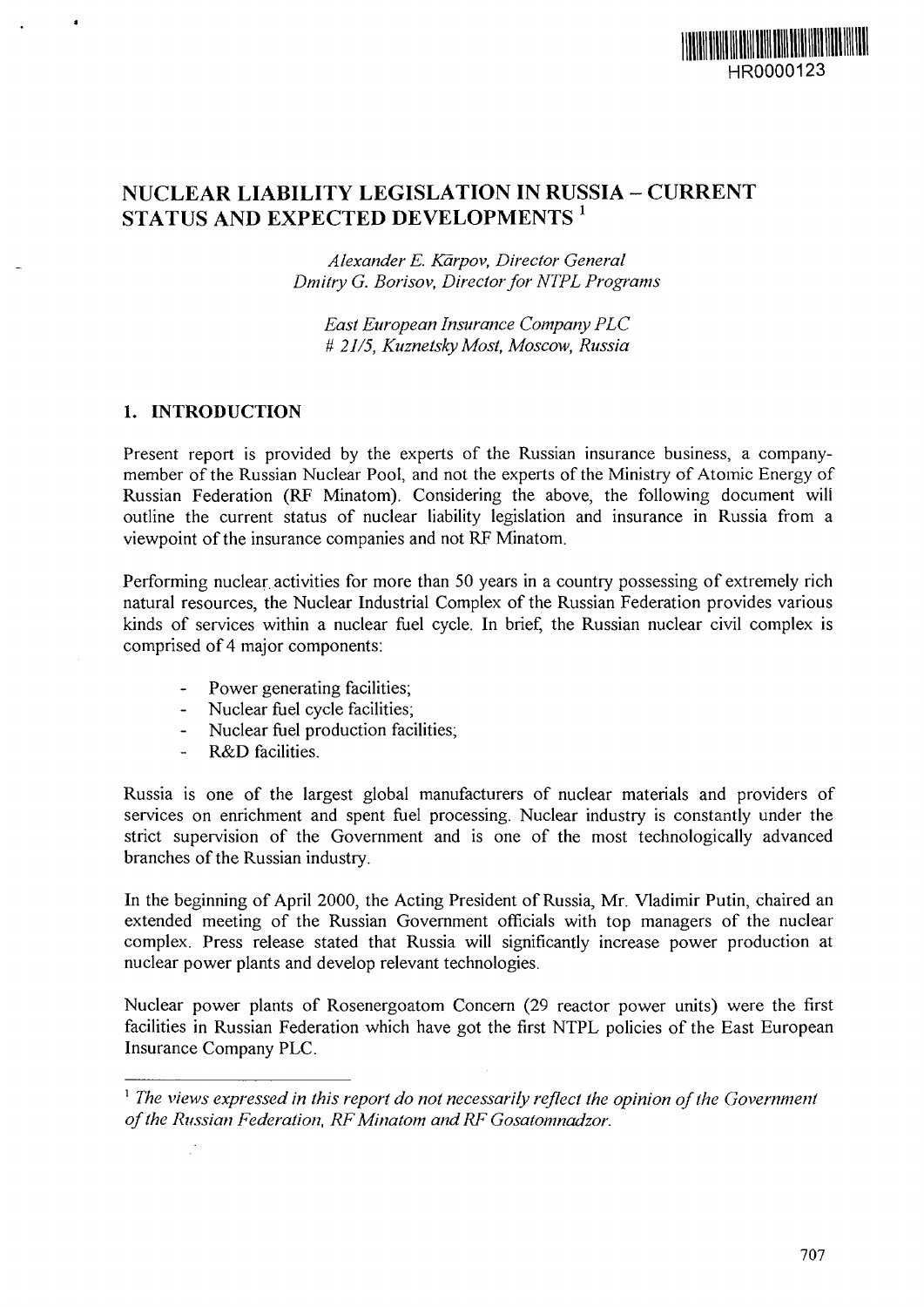## *NUCLEAR POWER REACTORS IN OPERA TION*

With an installed capacity of more than 20 GWe, the Russian Federation is the largest producer of nuclear power generated electricity of the three Former Soviet Republics having NPPs in operation. At present, there are 29 reactor units in operation and 18 new units under construction. In fact, there are 6 operational VVER-440-type reactors, 7 of VVER-1000 type, 11 of RBMK-1000 type and 4 of EGP-6 type.

The technical data for each Russian NPPs under operation are listed below (Tab. 1).

| <b>NPP</b>            | <b>Unit Number</b> | <b>Reactor type</b> | <b>Start of</b> | Power (Mwe) |
|-----------------------|--------------------|---------------------|-----------------|-------------|
|                       | (in operation)     |                     | operation       |             |
| Beloyarsk NPP         | 3                  | <b>BN-600</b>       | 08Apr80         | 600         |
| <b>Bilibino NPDHP</b> | 1                  | $EGP-6$             | 12Jan74         | 12          |
|                       | $\overline{c}$     | $EGP-6$             | 30Dec74         | 12          |
|                       | 3                  | $EGP-6$             | 22Dec75         | 12          |
|                       | $\overline{4}$     | $EGP-6$             | 27Dec76         | 12          |
| Kola NPP              | 1                  | <b>VVER-440</b>     | 29Jun73         | 440         |
|                       | $\overline{c}$     | <b>VVER-440</b>     | 09Dec74         | 440         |
|                       | 3                  | <b>VVER-440</b>     | 24Mar81         | 440         |
|                       | $\overline{4}$     | <b>VVER-440</b>     | 11Oct84         | 440         |
| Kalinin NPP           | 1                  | <b>VVER-1000</b>    | 09May84         | 1000        |
|                       | $\overline{2}$     | <b>VVER-1000</b>    | 03Dec86         | 1000        |
| Balakovo NPP          | $\mathbf{1}$       | <b>VVER-1000</b>    | 28Dec85         | 1000        |
|                       | $\overline{c}$     | <b>VVER-1000</b>    | 08Oct87         | 1000        |
|                       | 3                  | <b>VVER-1000</b>    | 24Dec88         | 1000        |
|                       | $\overline{4}$     | <b>VVER-1000</b>    | $12$ May93      | 1000        |
| <b>Kursk NPP</b>      | 1                  | <b>RBMK-1000</b>    | 19Dec76         | 1000        |
|                       | $\overline{2}$     | <b>RBMK-1000</b>    | 28Jan79         | 1000        |
|                       | $\overline{3}$     | <b>RBMK-1000</b>    | 17Oct83         | 1000        |
|                       | 4                  | <b>RBMK-1000</b>    | 02Dec85         | 1000        |
| Smolensk NPP          | 1                  | <b>RBMK-1000</b>    | 09Dec82         | 1000        |
|                       | $\overline{c}$     | <b>RBMK-1000</b>    | 31May85         | 1000        |
|                       | 3                  | <b>RBMK-1000</b>    | 17Jan90         | 1000        |
| Novovoronezh          | 3                  | <b>VVER-440</b>     | 12Dec71         | 440         |
| <b>NPP</b>            | 4                  | <b>VVER-440</b>     | 28Dec72         | 440         |
|                       | 5                  | <b>VVER-1000</b>    | 31May80         | 1000        |
| Leningrad NPP         |                    | <b>RBMK-1000</b>    | 21Dec73         | 1000        |
|                       | $\mathbf{2}$       | <b>RBMK-1000</b>    | 11Jul75         | 1000        |
|                       | $\overline{4}$     | <b>RBMK-1000</b>    | 09Feb81         | 1000        |

**Table 1.**

In the near future, the part of the above mentioned nuclear reactor units will be transferred to the new type of fuel  $-$  the so-called MOX-fuel. These plans are well known to the Western community. On the other hand, from a viewpoint of the nuclear operator, this kind of work will require a detailed analysis of the safety and the appropriate licensing to transfer the nuclear reactor units into the new operational mode. From a viewpoint of the insuring company, it will be also an interesting practice.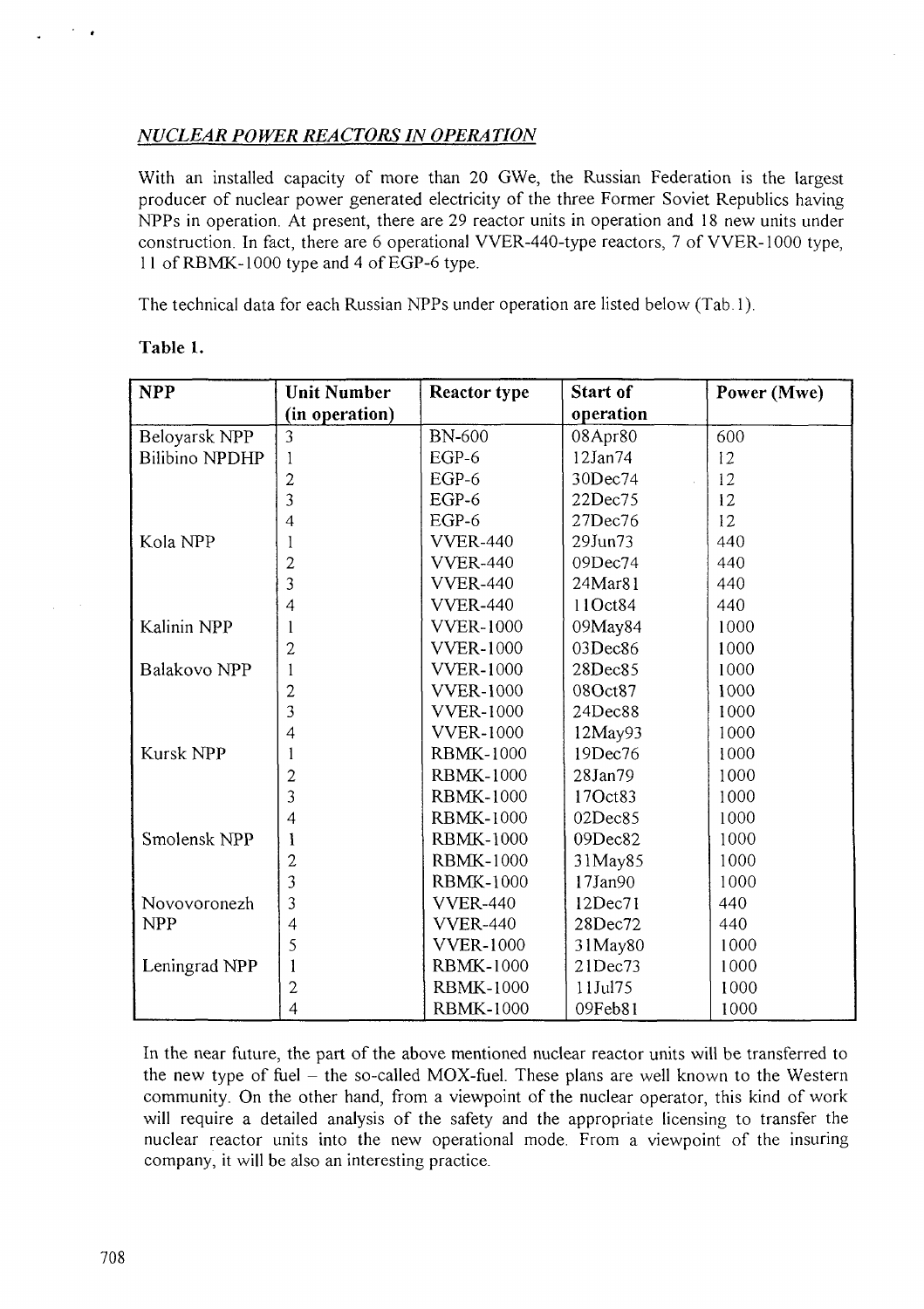It should be noticed, that the nuclear fuel cycle facilities can also cause a nuclear damage similar to that of NPPs, and the NTPL for these enterprises is also in the Russian Nuclear Insurance Pool sphere of activity.

Present experience shows that the largest risks are typical for radiochemical plants reprocessing irradiated nuclear fuel, enterprises possessing technologies on plutonium production and transportation, as well as  $UF<sub>6</sub>$  production and reprocessing.

Summarizing the above, we consider the Russian nuclear complex to be a very interesting field of activity for the insurance business.

## **2. STATUS OF THE RUSSIAN NUCLEAR LIABILITY ACT ELABORATION**

## *PRESENT STA TUS OF INSURANCE A CTIVITIES*

The Constitution of Russian Federation, the Civil Code and the Federal Law on the Use of Atomic Energy are the legal basis for elaboration of the Federal Law on Civil Liability for Nuclear Damage in the Russian Federation.

Elaboration of the Federal Law has started in accordance with the RF Government Statute # 34 dated 13.01.95., and were carried out by the Working Group enclosing the representatives of RF Minatom, RF Gosatomnadzor (State Nuclear Regulatory Authority), RF Ministry of Defense, RF Ministry of Finance, RF State Committee on Defense Industry. Consultation with the western experts including NEA OECD were carried out throughout the period of elaboration of the Law.

In August 1997, the First Governmental Draft Federal Law was submitted to the State Duma for adoption.

First Governmental Draft developed the provisions of Russian current legislation in respect of the obligatory indemnification of damage caused by a legal entity utilizing nuclear materials, nuclear energy and radioactive materials being a source of high danger. These provisions were based on the Civil Code and the Federal Law on the Use of Atomic Energy.

Moreover, the international regulations and norms including, in particular, the provisions of the Vienna Convention on Civil Liability for Nuclear Damage (1963), signed by the Russian Federation in May 1996 were enclosed in the First Governmental Draft.

The basic provision of the First Draft enclosed the following:

- $\triangleright$  Channeling of nuclear damage liability to nuclear operators, with legal limitation of the nuclear operator's financial liability;
- *>* Nuclear operator's free choice of forms of financial liability provisions;
- $\triangleright$  Complete indemnification of nuclear damage by the state in cases stipulated by the legislation;
- $\triangleright$  Ceasing of operations related to application of nuclear materials, nuclear energy, and radioactive substances when the relevant state authority does not receive the guarantees of financial indemnification of nuclear damage;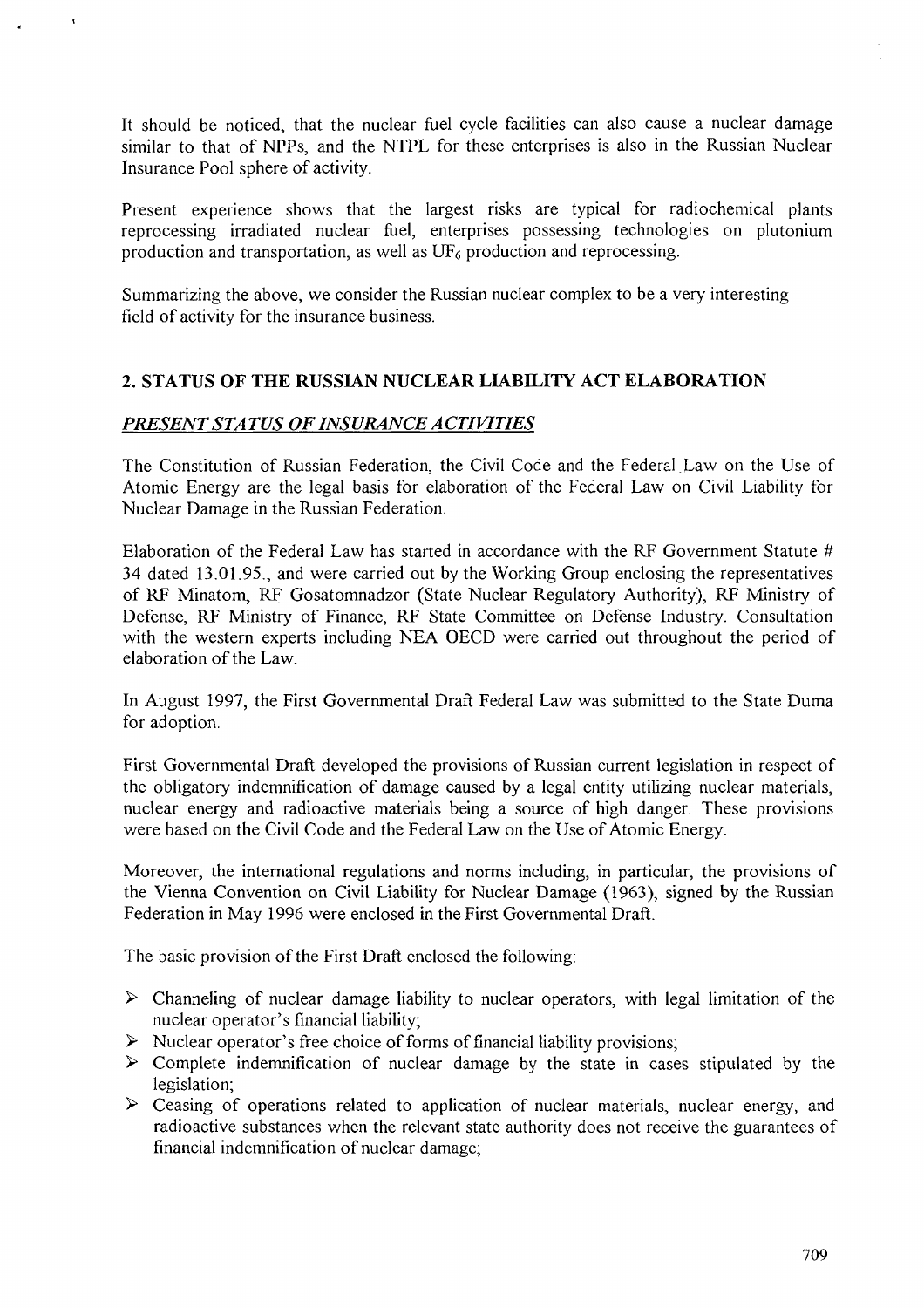- $\triangleright$  Indemnification of nuclear damage to physical and legal entities on voluntary basis or by decision of the court;
- $\triangleright$  Definition of the amounts and forms of nuclear damage indemnification as well as the court's decision on the consistency of such indemnification.

Simultaneously, following the initiative of several State Duma deputes, the analogous Duma Draft was under elaboration and consideration.

In September 1998, both of the Drafts were considered by the State Duma in the first Hearing. Duma Draft was accepted to become the basis for the Federal Law, with incorporation of the Governmental Draft provisions.

Major differences of the accepted Draft Federal Law were the following:

- Provision (without detailed mechanism) on indemnification of the damage to the environment;
- Two-level financial provision of operator's civil and legal responsibility (first level  $5M$  USD - liability insurance; second level - the difference between the max liability limit and  $5M$  USD – mutual insurance);
- Nuclear operator's exemption from the first level of liability when the RF Government provides the Guarantee of the State;
- Creation of the State Insurance Foundation for indemnification of nuclear damage with an aim to protect the life and health of the citizens as well as the property interests of physical ' and legal entities, and prevention and liquidation of radiation incidents consequences.

In October 1998, the State Duma formed the Working Group to review the comments and proposals on the Draft Law and preparation of the Draft Law for the second Hearing.

The President of the Russian Federation, RF Government, RF General Public Prosecutor Office, Legal Department of the RF Federal Council Office, Higher Arbitration Court, a number of the RF State Duma committees, legal and executive authorities of the RF Federal Entities have submitted 209 amendments to the RF State Duma on the Draft Federal Law on the Civil and Legal Liability for Nuclear Damage and its Financial Coverage.

The RF Government made RF Gosatomnadzor responsible for preparation of amendments to the Draft Law.

In April 1999, the State Duma Working Group has finished the review of all amendments, and started to prepare the text of the Federal Law for the second Hearing considering the accepted amendments.

At the next stage, the State Duma Working Group reviewing the comments and proposals for the Draft Law and preparing the Federal Law for the second Hearing will discuss the following issues:

- a Two-level financial coverage of the civil and legal liability of the nuclear operator, or realization of the principle of free choice of the forms of financial liability coverage by the nuclear operators;
- a Conditions and mechanism of the Guarantee of the State provision;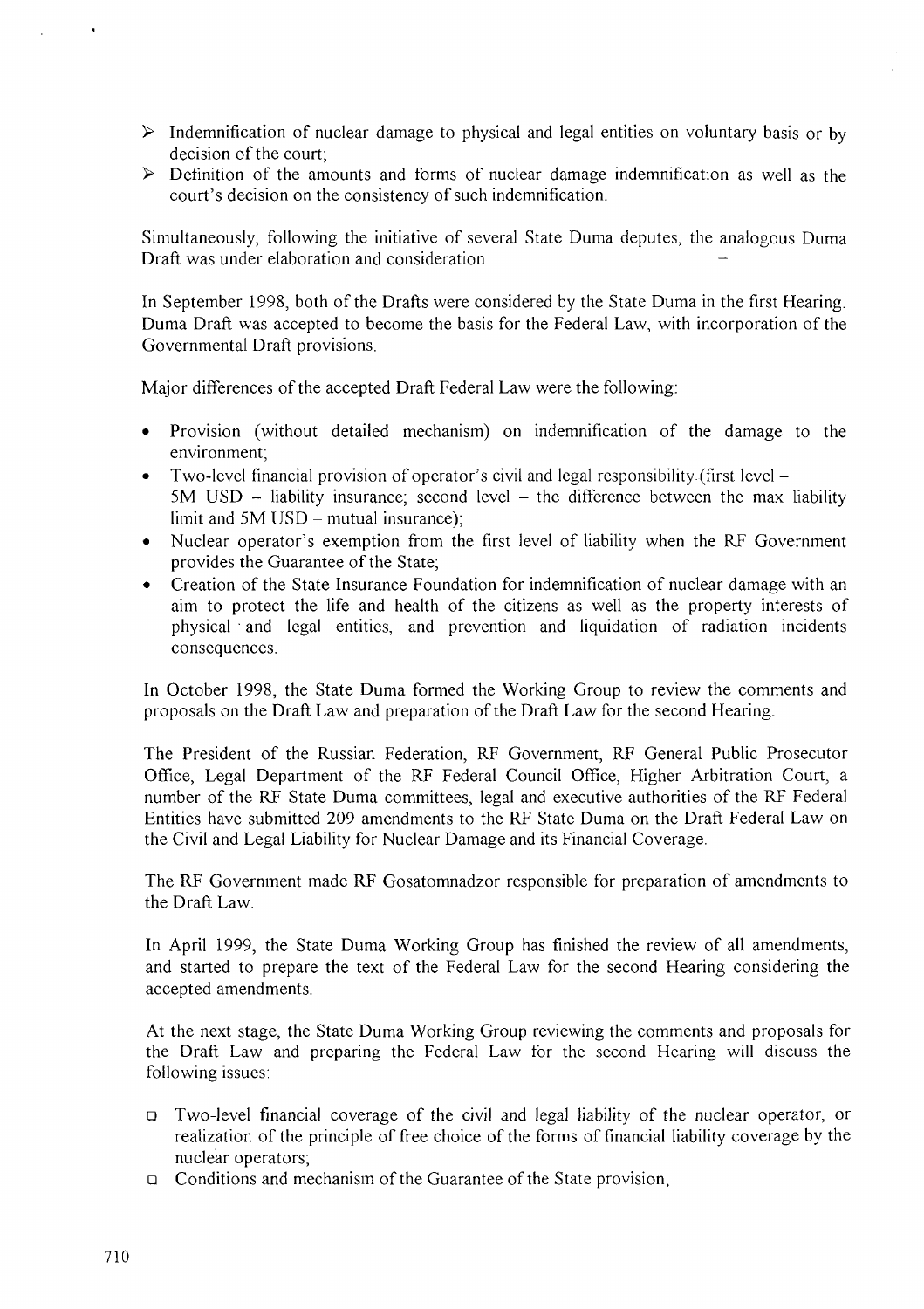a Advisability of creation of the State Insurance Fund for nuclear damage indemnification. Upon completion of the Working Group activities, the Draft Federal Law will be submitted to the State Duma for the second Hearing.

The second Hearing was planned for the end-November 1999, but was not carried out. The newly elected State Duma put this Federal Law in the list for consideration. Currently, we do not posses the evident information on when the second Hearing is going to happen.

### **3. INSURANCE OF NUCLEAR RISK**

Despite of the above outlined provisions, the work on insurance of civil and legal liability in respect of the nuclear facilities is carried out in accordance with the provisions of the Federal Law on the Use of Atomic Energy (1995), and the RF Government Statute # 865 dated 14/07/1997 (concerning Regulations on licensing of activity in the field of the use of atomic energy).

Nowadays, RF Gosatomnadzor ensures the control over observance of provisions of the above Federal Law and the RF Government Statute in respect of the continuos financial guarantees for indemnification of nuclear damage as one of the sufficient conditions in the process of obtaining the RF Gosatomnadzor license for nuclear facility operation.

At present, to define the limits of liability the internal 1997 RF Ministry of Atomic Energy recommendations defining the minimum limit of indemnity for each individual nuclear facility in the amount of 5 Million IMF SDR are utilized as basic approach.

In 1997, 20 Russian largest insurance companies have formed the Russian Nuclear Insurance Pool (RNIP). The companies have elaborated the uniform insurance regulations, various financial documents stipulating the financial mechanism of indemnification, etc.

Following are the basic principles of the RNIP:

- 1. Insurance agreement shall be signed by the Leader-Company on behalf of the RNIP;
- 2. Co-insurance and united responsibility for performance of the obligations;
- 3. Uniform regulations and insurance tariffs;
- 4. Share of responsibility is proportional to declared (and approved) participant's own limit of indemnity;
- 5. Participant's Insurance premium share is proportional to the share of responsibility;
- 6. Payments of insurance indemnity are limited by participant's share of responsibility;
- 7. Insurance reservations structure is uniform for all RNIP participants.

By the end 1998, the RF Ministry of Finance has licensed the Insurance Regulations for Nuclear Operators Civil Liability, and up to now RNIP adopted complete set of documentation providing the mechanism of development, signing, payment of premium and indemnification in respect of the insurance agreement.

Presently, the RNIP summarized capacity amounts to 10M USD for each individual incident. In 1999, the insurance policies were issued in the name of 29 Russian NPPs (see above) and the nuclear fuel cycle and R&D facilities. In 1999, the overall cumulative limit of indemnity summarizing all separate Limits of Indemnity for each policy issued on behalf of RNIP was